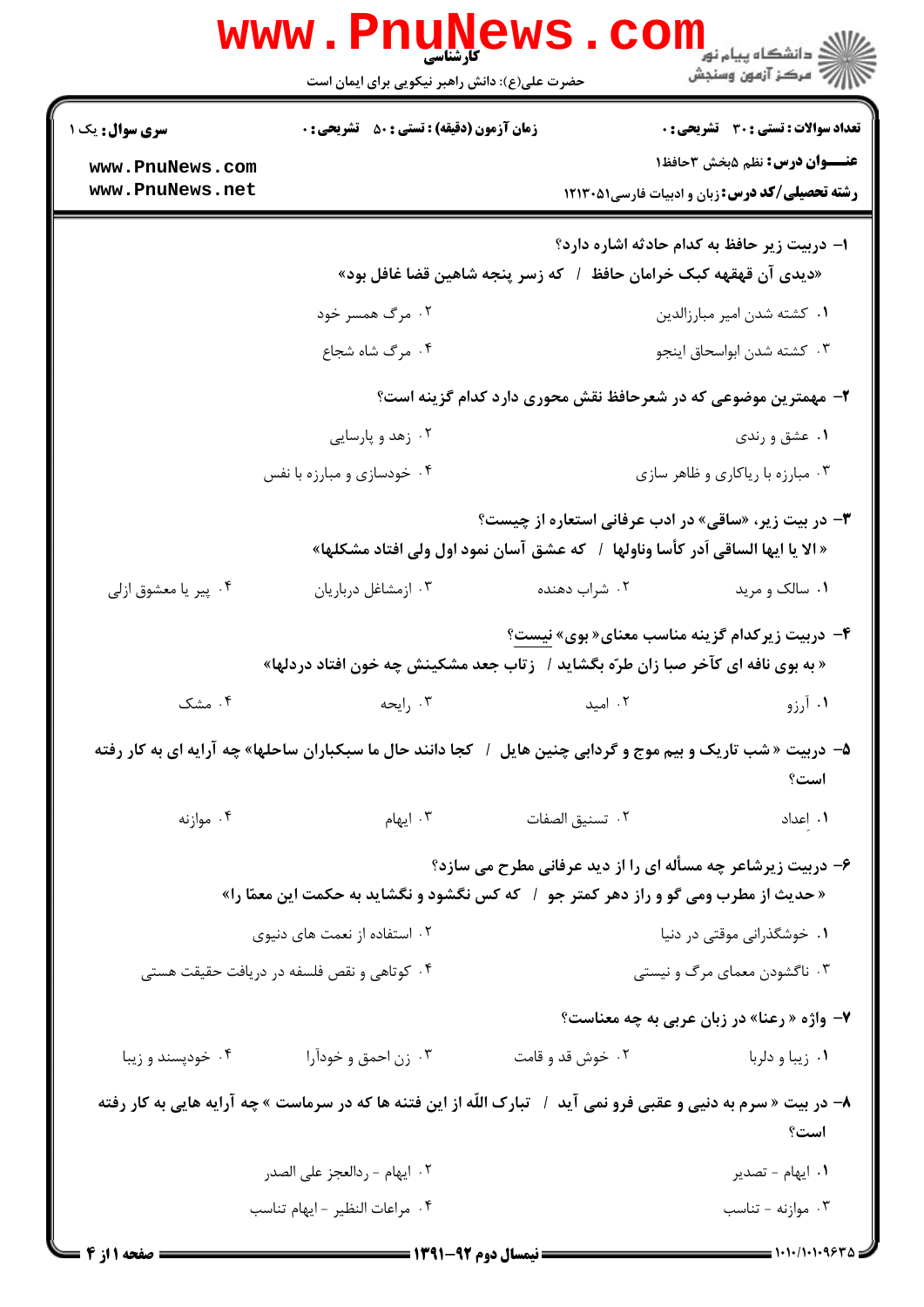|                                                                                                                                          | <b>WWW.PNUNEWS</b><br><b>کارشناسی</b><br>حضرت علی(ع): دانش راهبر نیکویی برای ایمان است |                                                                                                                                     | ر دانشڪاه پيام نور ■<br>  <i> &gt;</i> مرکز آزمون وسنڊش |  |
|------------------------------------------------------------------------------------------------------------------------------------------|----------------------------------------------------------------------------------------|-------------------------------------------------------------------------------------------------------------------------------------|---------------------------------------------------------|--|
| <b>سری سوال : ۱ یک</b>                                                                                                                   | <b>زمان آزمون (دقیقه) : تستی : 50 ٪ تشریحی : 0</b>                                     |                                                                                                                                     | <b>تعداد سوالات : تستی : 30 ٪ تشریحی : 0</b>            |  |
| www.PnuNews.com                                                                                                                          |                                                                                        |                                                                                                                                     | <b>عنـــوان درس:</b> نظم ۵بخش ۳حافظ۱                    |  |
| www.PnuNews.net                                                                                                                          |                                                                                        |                                                                                                                                     | <b>رشته تحصیلی/کد درس:</b> زبان و ادبیات فارسی1۲۱۳۰۵۱   |  |
|                                                                                                                                          |                                                                                        | ۹- دو ترکیب «اسب صبا» و « منقار بلاغت» چه نوع اضافه هایی هستند؟                                                                     |                                                         |  |
| ۰۴ تشبیهی - استعاری                                                                                                                      | ۰۳ استعاري - استعاري                                                                   | ۰۲ استعاری - تشبیهی                                                                                                                 | ١. تشبيهي-تشبيهي                                        |  |
|                                                                                                                                          |                                                                                        | « بیا که قصر امل سخت سست بنیاد است  /   بیار باده که بنیاد عمر بر باد است »                                                         | ۱۰– در بیت زیرچه آرایه ادبی قابل توجه دیده می شود؟      |  |
| ۰۴ تضاد                                                                                                                                  | ۰۳ اِبداع                                                                              | ۰۲ جناس                                                                                                                             | ۰۱ تلمیح                                                |  |
|                                                                                                                                          |                                                                                        | « كحل الجواهري به من آر اي نسيم صبح  /  زان خاک نيکبخت که شد رهگذار دوست»                                                           | 11– دربیت زیرچه نوع تشبیهی به کار رفته است؟             |  |
| ۰۴ مفصّل                                                                                                                                 | ۰۳ مرکب                                                                                | ۰۲ مفرد است.                                                                                                                        | ۰۱ مضمر                                                 |  |
| ۱۲- « را » در بیت « بر در میخانه رفتن کار یک رنگان بود / خود فروشان را به کوی می فروشان راه نیست » به چه معنی است؟                       |                                                                                        |                                                                                                                                     |                                                         |  |
| ۰۴ به                                                                                                                                    |                                                                                        | ۲. از سال ۲۰۰۳ برای                                                                                                                 | ۰۱ در                                                   |  |
|                                                                                                                                          |                                                                                        | ۱۳- در بیت زیر حافظ به طور ضمنی چه معنایی را بیان می دارد؟<br>« افشای راز خلوتیان خواست کرد شمع ٪ شکر خدا که سرّ دلش در زبان گرفت » |                                                         |  |
|                                                                                                                                          | ۰۲ شمع، راز دل خلوتیان را آشکار می کند.                                                |                                                                                                                                     | ۰۱ اسرار دل خلوتیان آشکار نمی شود.                      |  |
|                                                                                                                                          | ۰۴ دل شمع راز اهل خلوتیان را آشکار کرد.                                                |                                                                                                                                     | ۰۳ در میان خلوتیان رازهایی است که نباید افشا کرد.       |  |
|                                                                                                                                          |                                                                                        | « سواد لوح بینش را عزیز از بهر آن دارم ۱ که جان را نسخه ای باشد زنقش خال هندویت »                                                   | <b>۱۴</b> - در بیت زیر، «سواد لوح بینش» به چه معناست؟   |  |
| ۰۴ مردمک چشم                                                                                                                             | ۰۳ چشم یار                                                                             | ۰۲ پیش نویس لوح                                                                                                                     | ۰۱ سیاهی لوح                                            |  |
| <b>۱۵- مرجع ضمیر «ش» در بیت زیر کدام است؟</b><br>« عماری دار لیلی را که مهد ماه در حکم است /   خدایا در دل اندازش که بر مجنون گذار آرد » |                                                                                        |                                                                                                                                     |                                                         |  |
| ۰۴ لیلی                                                                                                                                  | ۰۳ مهد ماه                                                                             | ۰۲ مجنون                                                                                                                            | ۰۱ عماری دار                                            |  |
|                                                                                                                                          |                                                                                        | ۱۶- در بیت زیر، مقصود از «دل» در تعبیر امروزی چیست؟<br>« سالها دل طلب جام جم از ما می کرد /  آنچه خود داشت ز بیگانه تمنا می کرد»    |                                                         |  |
| ۰۴ خود واقعی                                                                                                                             | ۰۳ ضمیر سالک                                                                           |                                                                                                                                     | ۰۱ جایگاه اسرار حق مومن در است.                         |  |
|                                                                                                                                          |                                                                                        | ۱۷– در بیت « بیا که چاره ذوق حضور و نظم امور / به فیض بخشی اهل نظر توانی کرد» مفهوم بیت بر کدام گزینه تاکید دارد؟                   |                                                         |  |
| ۰۴ نظر بازی                                                                                                                              | ۰۳ حضور قلب                                                                            | ۰۲ مستی                                                                                                                             | ۰۱ عنایت                                                |  |
| <b>ـــ صفحه 2 از 4</b>                                                                                                                   |                                                                                        |                                                                                                                                     |                                                         |  |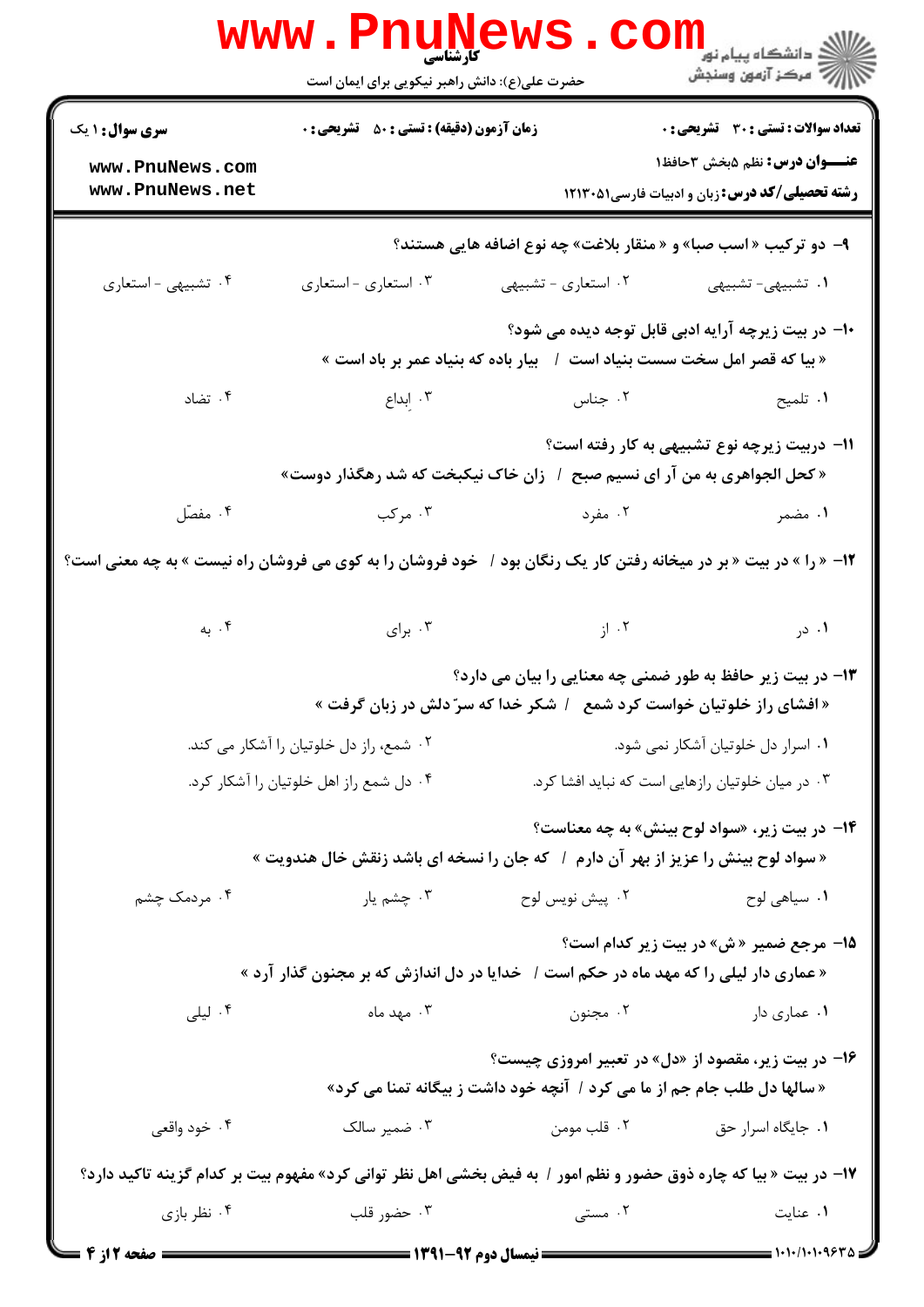| <b>سری سوال :</b> ۱ یک | <b>زمان آزمون (دقیقه) : تستی : 50 ٪ تشریحی : 0</b>                                                                    |                                                                                      | <b>تعداد سوالات : تستي : 30 ٪ تشريحي : 0</b>          |
|------------------------|-----------------------------------------------------------------------------------------------------------------------|--------------------------------------------------------------------------------------|-------------------------------------------------------|
| www.PnuNews.com        |                                                                                                                       |                                                                                      | <b>عنـــوان درس:</b> نظم ۵بخش ۳حافظ۱                  |
| www.PnuNews.net        |                                                                                                                       |                                                                                      | <b>رشته تحصیلی/کد درس: زبان و ادبیات فارسی1۲۱۳۰۵۱</b> |
|                        | ۱۸- در بیت « از لعل تو گر یابم انگشتری زنهار ۱ صد ملک سلیمانم در زیر نگین باشد» واژه «نگین» استعاره از چیست؟          |                                                                                      |                                                       |
| ۰۴ زندان               | ۰۳ امان نامه                                                                                                          | ۰۲ فرمان                                                                             | ۰۱ وجود                                               |
|                        | « ماه شعبان مده از دست قدح کاین خورشید /   از نظر تا شب عید رمضان خواهد شد »                                          |                                                                                      | ۱۹- در بیت زیر، منظور از « خورشید» چیست؟              |
| ۰۴ پرتو باده           | ۰۳ قدح باده                                                                                                           | ۰۲ خورشید آسمان                                                                      | ۰۱. باده                                              |
|                        | « آب حیوان تیره گون شد خضر فرّخ پی کجاست / خون چکید از شاخ گل باد بهاران را چه شد»                                    |                                                                                      | <b>۲۰</b> - در بیت زیر،« ان » در «بهاران» برای چیست؟  |
| ۰۴ پسوند کمیت          | ۰۳ پسوند مکان                                                                                                         | ۰۲ برای جمع                                                                          | ۰۱ نسبت و توقیت                                       |
|                        | <b>۲۱</b> – دربیت « شاهد عهد شباب آمده بودش به خواب ۱ باز به پیرانه سر عاشق ودیوانه شد » چه آرایه ای به کار رفته است؟ |                                                                                      |                                                       |
| ۰۴ طباق                | ۰۳ ایهام                                                                                                              | ۰۲ مراعات النظير                                                                     | ۰۱ موازنه                                             |
|                        |                                                                                                                       |                                                                                      | <b>۲۲</b> – کدام گزینه ناظر به آیه قران کریم است؟     |
|                        |                                                                                                                       | ۰۱ من ارچه در نظریار خاکسار شدم / رقیب نیز چنین محترم نخواهد ماند                    |                                                       |
|                        |                                                                                                                       | ۰۲ چو پرده دار به شمشیر می زند همه را <i>۱</i> کسی مقیم حریم حرم نخواهد ماند         |                                                       |
|                        |                                                                                                                       | ۰۳ چه جای شکر و شکایت ز نفس نیک وبد است / ٪ چو بر صحیفه هستی رقم نخواهد ماند         |                                                       |
|                        |                                                                                                                       | ۰۴ سرود مجلس جمشید گفته اند این بود ۱ که جام باده بیاور که جم نخواهد ماند            |                                                       |
|                        | <b>۲۳</b> - در بیت « پیراهنی که آید از او بوی یوسفم /    ترسم  برادران غیورش قبا کنند » قبا کردن به چه معناست؟        |                                                                                      |                                                       |
| ۰۴ عوض کردن            | ۰۳ آلودن                                                                                                              | ۰۲ پاره کردن                                                                         | ۰۱ دوختن                                              |
|                        | ۲۴- کدام گزینه از مشهورترین ابیات دیوان حافظ است که به صورت ضرب المثل به کار می رود ؟                                 |                                                                                      |                                                       |
|                        | ۰۱ واعظان کاین جلوه در محراب و منبر می کنند / چون به خلوت می روند آن کار دیگر می کنند                                 |                                                                                      |                                                       |
|                        |                                                                                                                       | ۰۲ ای گدای خانقه برجه که در دیر مغان ۱ می دهند آبی و دلها را توانگر می کنند          |                                                       |
|                        |                                                                                                                       | ۰۳ گوییا باور نمی دارند روز داوری ۱ کاین همه قلب و دغل در کار داور می کنند           |                                                       |
|                        |                                                                                                                       | ۰۴ یارب این نو دولتان را با خر خودشان نشان / کاین همه ناز از غلام ترک و استر می کنند |                                                       |